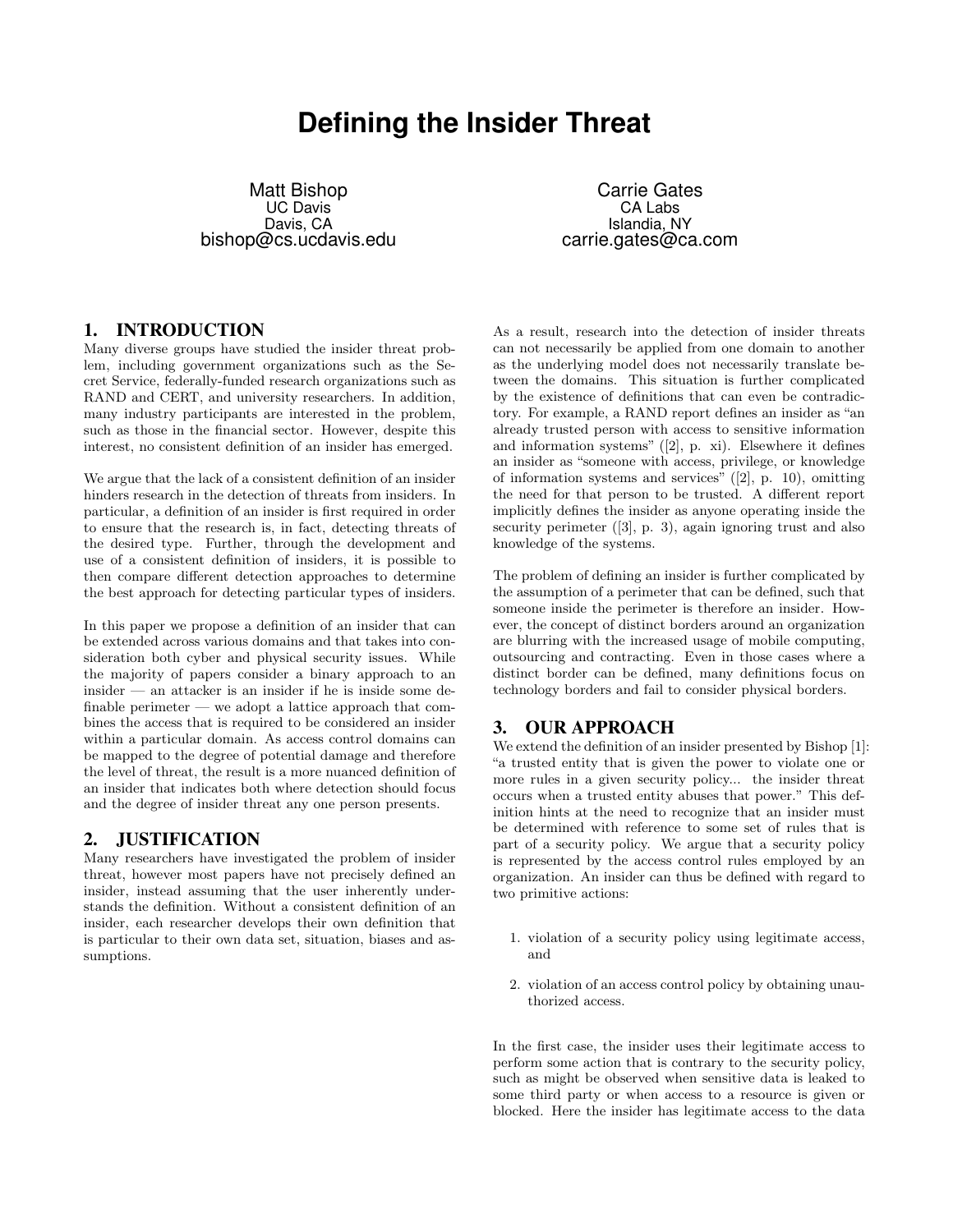or resources, but uses that access to provide the information to someone who does not themselves have access (or to deny access to someone who does have access). In the second case, the insider uses their access to extend their privileges in a manner that breaks both the access control and security policies. An example of such a breach occurs when a user might have a legitimate capability to log into a particular system, but then abuses that privilege to gain illegitimate root-level access to the system (e.g., by exploiting some system vulnerability such as a buffer overlflow or race condition).

In previous definitions, a rule-based system has been used to determine who is an insider. This results in a binary distinction: an entity is either an insider or not an insider. We argue that a non-binary approach is required, to indicate degrees of "insiderness", and that the access control rules for an organization can be used to develop these degrees. For example, Alice and Bob might both have privileges within an organization, and thus both represent "insiders" in the binary sense. However, for some resources Bob might have more privileges than Alice, and so therefore is more of an insider than Alice with respect to those resources. At the same time, Alice may be more of an insider than Bob with respect to other resources. This definition extends to physical as well as cyber security. For example, if there is a concern that printed documents might leave a building, then the rules used to define an insider would include access to paper printouts. A janitor is therefore an insider, while Alice and Bob, both of whom work remotely, are not. Thus we call someone an insider with respect to access to some data or resource  $X$ . By using such a definition, both researchers and security personnel can focus their efforts on detecting those insiders that are likely to cause the most damage to an organization by focusing on those resources of greatest value.

In order to capture this notion of insider as a function of access to data or resources, we propose a model that we call group-based access control (GBAC). This model is a generalization of role-based access control (RBAC). GBAC assigns rights based on general attributes that may or may not be included in a person's job function, rather than on the specific job functions a person has within an organization. For example, one "group" might be the set of people who come to work after 5:00PM. A second "group" might be the set of all system administrators (in which case this group is also a role). An insider attack may arise from attributes other than job function (such as being in the building after 5:00PM). GBAC can capture entities with the same attributes. RBAC would require the attributes to be job functions to do so.

The attributes that concern us are descriptions of the protection domain of entities. Here, we mean "protection domain" in its broadest sense, not simply a technological listing of rights from a C-List or ACLs. So, the protection domain can include access rights to resources (systems, printers), documents, buildings, and generally any other object to which a user can have access. The protection domain can also include procedural access rights such as physical presence, or the ability to block access. Once defined, the protection domains need to be partially ordered. The organization must do a cost/benefit analysis to assign a value to the protection

domains. This might be a single number (producing a linear ordering) or a vector (producing a partial order). For example, an organization might specify that access to financial documents, the email of senior level executives, and source code for specific products represents the information potentially of greatest value and, therefore, represents the greatest damage if leaked or compromised. The value of a protection domain of a user should not be defined solely by a systems administrator, but rather as a joint effort between the senior executives and the security administrators. Note that, once ordered, the protection domains can be combined into groups (containing a contiguous set of access control settings so that the order is maintained), where the group indicates the threat level a particular set of attributes represents. Call these pd-groups to distinguish them from groups of users.

Paired with each protection domain is the group composed of the users to which that protection domain applies. In other words, groups are created based on the protection domains of the associated users, rather than on the job functions of the associated users (as in a role-based system). The users with access to the pd-groups with the highest value then represent those users who pose the greatest risk for insider threat. There is a natural ordering of groups based on set containment.

Given this pairing, we can create a lattice based on the ordering of protection domains and the ordering of groups. Given two pairs, we can determine which indicates the greatest risk if they are ordered; if not, we can determine how they compare by establishing the distance of each from the least upper bound using some suitable metric.

Note that the groups of users differs from those users with the same job function, as use of RBAC would imply.Perhaps such an aggregation can be performed once the lattice has been created. However this is not done a priori as it is often the case that some users may have exceptions to their role (e.g., they either have access to additional resources, or they lack access to some resources). Additionally, users may be found to be even more diverse than their roles would imply as attributes beyond RBAC resources are added to the lattice.

The creation of such a lattice requires a two-stage approach. The first is to determine what are the important components of the protection domain relevant to some privilege (including physcial access, or lack thereof). It is not necessary to provide all components and privileges, but rather only those that are relevant to the well-being of the organization and therefore at risk due to insider threat. For example, access to a particular printer or computer system might not be important, however the ability to print a particular document on that system might have value. A quick initial approach to determining the relevant parts of the protection domain for a system are to combine determining what a person can do (e.g., using standard access control systems) with determining the accesses that are relevant to compromising some resource.

Concurrent with determining the protection domains for the lattice is the requirement to identify all users. Initial users include not only direct employees, but also all contractors and out-sourcers (technical, clerical, janitorial, etc.), as well